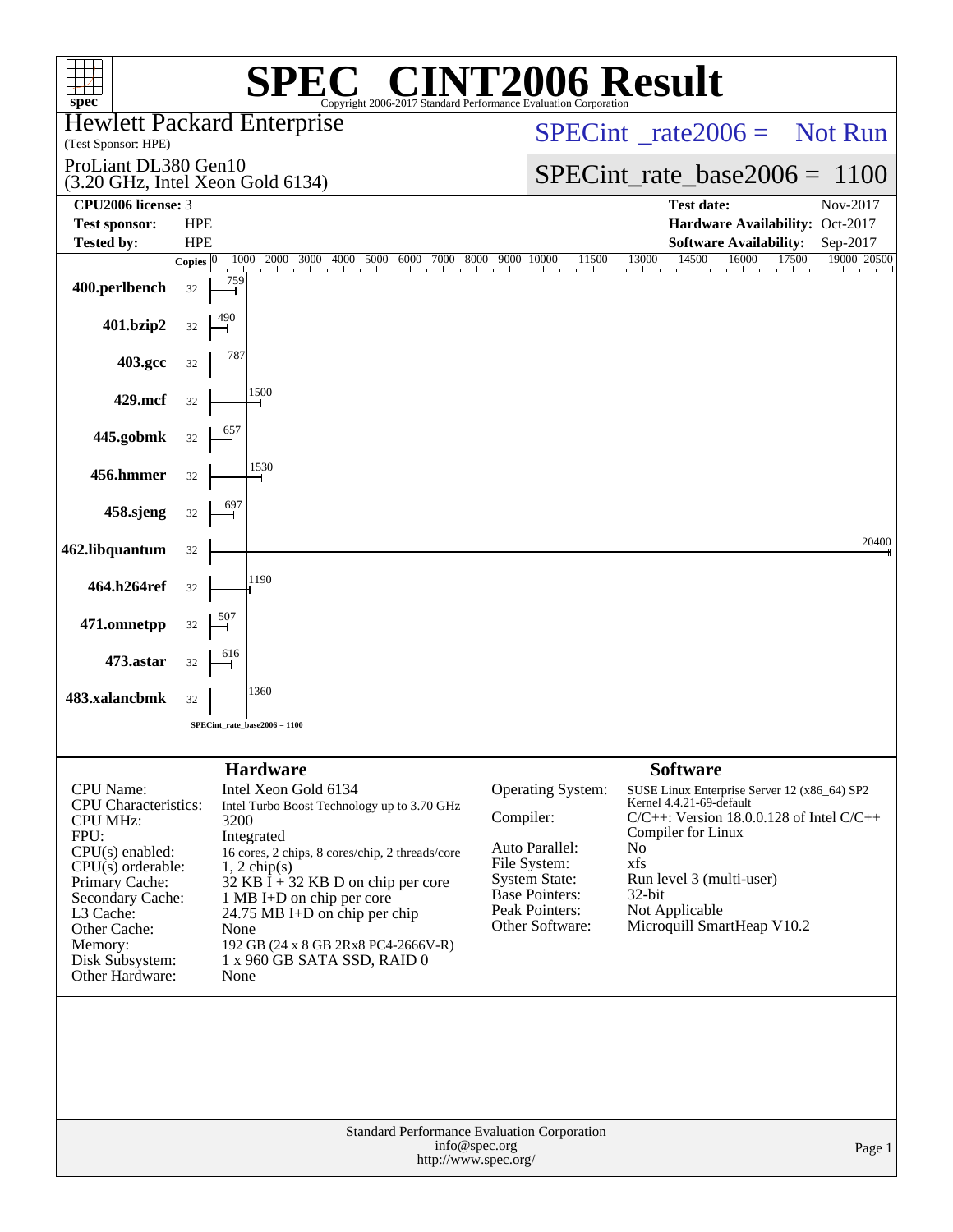

#### Hewlett Packard Enterprise

(Test Sponsor: HPE)

#### ProLiant DL380 Gen10

(3.20 GHz, Intel Xeon Gold 6134)

 $SPECTnt_rate2006 = Not Run$ 

# [SPECint\\_rate\\_base2006 =](http://www.spec.org/auto/cpu2006/Docs/result-fields.html#SPECintratebase2006) 1100

**[CPU2006 license:](http://www.spec.org/auto/cpu2006/Docs/result-fields.html#CPU2006license)** 3 **[Test date:](http://www.spec.org/auto/cpu2006/Docs/result-fields.html#Testdate)** Nov-2017 **[Test sponsor:](http://www.spec.org/auto/cpu2006/Docs/result-fields.html#Testsponsor)** HPE **[Hardware Availability:](http://www.spec.org/auto/cpu2006/Docs/result-fields.html#HardwareAvailability)** Oct-2017 **[Tested by:](http://www.spec.org/auto/cpu2006/Docs/result-fields.html#Testedby)** HPE **[Software Availability:](http://www.spec.org/auto/cpu2006/Docs/result-fields.html#SoftwareAvailability)** Sep-2017

#### **[Results Table](http://www.spec.org/auto/cpu2006/Docs/result-fields.html#ResultsTable)**

|                    | <b>Base</b>                                                                                              |                |              |                |            |                |                   |               |                | <b>Peak</b>  |                |              |                |              |  |
|--------------------|----------------------------------------------------------------------------------------------------------|----------------|--------------|----------------|------------|----------------|-------------------|---------------|----------------|--------------|----------------|--------------|----------------|--------------|--|
| <b>Benchmark</b>   | <b>Copies</b>                                                                                            | <b>Seconds</b> | <b>Ratio</b> | <b>Seconds</b> | Ratio      | <b>Seconds</b> | Ratio             | <b>Copies</b> | <b>Seconds</b> | <b>Ratio</b> | <b>Seconds</b> | <b>Ratio</b> | <b>Seconds</b> | <b>Ratio</b> |  |
| 400.perlbench      | 32                                                                                                       | 411            | 760          | 412            | 758        | 412            | 759               |               |                |              |                |              |                |              |  |
| 401.bzip2          | 32                                                                                                       | 628            | 492          | 630            | 490        | 631            | 490l              |               |                |              |                |              |                |              |  |
| $403.\mathrm{gcc}$ | 32                                                                                                       | 327            | 787          | 328            | 785        | 327            | 787I              |               |                |              |                |              |                |              |  |
| $429$ .mcf         | 32                                                                                                       | 194            | 1500         | 194            | 1510       | 194            | 1500              |               |                |              |                |              |                |              |  |
| $445$ .gobm $k$    | 32                                                                                                       | 511            | 657          | 511            | 657        | 511            | 656               |               |                |              |                |              |                |              |  |
| 456.hmmer          | 32                                                                                                       | 195            | 1530         | 195            | 1530       | 194            | 1540              |               |                |              |                |              |                |              |  |
| 458.sjeng          | 32                                                                                                       | 555            | 697          | 553            | <b>700</b> | 556            | 697l              |               |                |              |                |              |                |              |  |
| 462.libquantum     | 32                                                                                                       | 32.4           | 20400        | 32.6           | 20400      | 32.5           | 20400             |               |                |              |                |              |                |              |  |
| 464.h264ref        | 32                                                                                                       | 596            | 1190         | 609            | 1160       | 584            | 1210              |               |                |              |                |              |                |              |  |
| 471.omnetpp        | 32                                                                                                       | 396            | 505          | 394            | 508        | 394            | 507               |               |                |              |                |              |                |              |  |
| $473$ . astar      | 32                                                                                                       | 365            | 616          | 366            | 615        | 364            | 617               |               |                |              |                |              |                |              |  |
| 483.xalancbmk      | 32                                                                                                       | 163            | 1360         | 163            | 1350       | 163            | 1360 <sub>l</sub> |               |                |              |                |              |                |              |  |
|                    | Results appear in the order in which they were run. Bold underlined text indicates a median measurement. |                |              |                |            |                |                   |               |                |              |                |              |                |              |  |

#### **[Submit Notes](http://www.spec.org/auto/cpu2006/Docs/result-fields.html#SubmitNotes)**

 The numactl mechanism was used to bind copies to processors. The config file option 'submit' was used to generate numactl commands to bind each copy to a specific processor. For details, please see the config file.

### **[Operating System Notes](http://www.spec.org/auto/cpu2006/Docs/result-fields.html#OperatingSystemNotes)**

 Stack size set to unlimited using "ulimit -s unlimited" Transparent Huge Pages enabled by default Filesystem page cache cleared with: shell invocation of 'sync; echo 3 > /proc/sys/vm/drop\_caches' prior to run runspec command invoked through numactl i.e.: numactl --interleave=all runspec <etc> irqbalance disabled with "service irqbalance stop" tuned profile set wtih "tuned-adm profile throughput-performance" VM Dirty ratio was set to 40 using "echo 40 > /proc/sys/vm/dirty\_ratio" Numa balancing was disabled using "echo 0 > /proc/sys/kernel/numa\_balancing"

#### **[Platform Notes](http://www.spec.org/auto/cpu2006/Docs/result-fields.html#PlatformNotes)**

BIOS Configuration: Thermal Configuration set to Maximum Cooling LLC Prefetch set to Enabled LLC Dead Line Allocation set to Disabled Memory Patrol Scrubbing set to Disabled Workload Profile set to General Throughput Compute Minimum Processor Idle Power Core C-State set to C1E Sysinfo program /home/cpu2006/config/sysinfo.rev6993 Continued on next page

> Standard Performance Evaluation Corporation [info@spec.org](mailto:info@spec.org) <http://www.spec.org/>

Page 2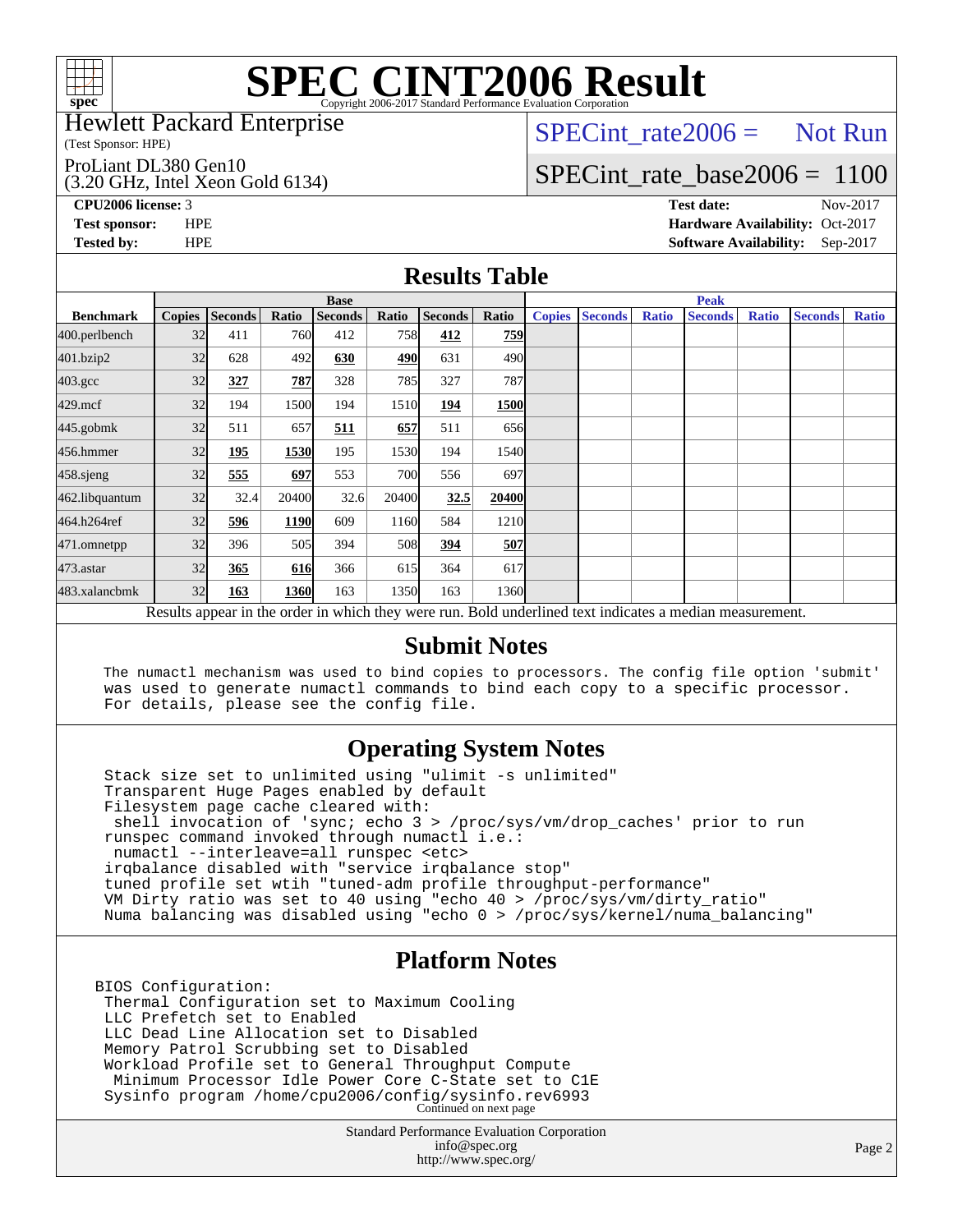

Hewlett Packard Enterprise

[SPECint\\_rate2006 =](http://www.spec.org/auto/cpu2006/Docs/result-fields.html#SPECintrate2006) Not Run

(Test Sponsor: HPE) ProLiant DL380 Gen10

(3.20 GHz, Intel Xeon Gold 6134)

[SPECint\\_rate\\_base2006 =](http://www.spec.org/auto/cpu2006/Docs/result-fields.html#SPECintratebase2006) 1100

**[CPU2006 license:](http://www.spec.org/auto/cpu2006/Docs/result-fields.html#CPU2006license)** 3 **[Test date:](http://www.spec.org/auto/cpu2006/Docs/result-fields.html#Testdate)** Nov-2017 **[Test sponsor:](http://www.spec.org/auto/cpu2006/Docs/result-fields.html#Testsponsor)** HPE **[Hardware Availability:](http://www.spec.org/auto/cpu2006/Docs/result-fields.html#HardwareAvailability)** Oct-2017 **[Tested by:](http://www.spec.org/auto/cpu2006/Docs/result-fields.html#Testedby)** HPE **[Software Availability:](http://www.spec.org/auto/cpu2006/Docs/result-fields.html#SoftwareAvailability)** Sep-2017

#### **[Platform Notes \(Continued\)](http://www.spec.org/auto/cpu2006/Docs/result-fields.html#PlatformNotes)**

| <b>Standard Performance Evaluation Corporation</b><br>info@spec.org<br>http://www.spec.org/                                                                                                                                                                                                                                                                                                                                              | Page 3 |
|------------------------------------------------------------------------------------------------------------------------------------------------------------------------------------------------------------------------------------------------------------------------------------------------------------------------------------------------------------------------------------------------------------------------------------------|--------|
| SPEC is set to: /home/cpu2006<br>Continued on next page                                                                                                                                                                                                                                                                                                                                                                                  |        |
| run-level 3 Nov 7 05:36                                                                                                                                                                                                                                                                                                                                                                                                                  |        |
| uname $-a$ :<br>Linux dl380qen10-2 4.4.21-69-default #1 SMP Tue Oct 25 10:58:20 UTC 2016<br>(9464f67) x86_64 x86_64 x86_64 GNU/Linux                                                                                                                                                                                                                                                                                                     |        |
| os-release:<br>NAME="SLES"<br>VERSION="12-SP2"<br>VERSION ID="12.2"<br>PRETTY_NAME="SUSE Linux Enterprise Server 12 SP2"<br>ID="sles"<br>$ANSI$ _COLOR=" $0:32$ "<br>CPE_NAME="cpe:/o:suse:sles:12:sp2"                                                                                                                                                                                                                                  |        |
| From /etc/*release* /etc/*version*<br>SuSE-release:<br>SUSE Linux Enterprise Server 12 (x86_64)<br>$VERSION = 12$<br>PATCHLEVEL = 2<br># This file is deprecated and will be removed in a future service pack or<br>release.<br># Please check /etc/os-release for details about this release.                                                                                                                                           |        |
| /usr/bin/lsb_release -d<br>SUSE Linux Enterprise Server 12 SP2                                                                                                                                                                                                                                                                                                                                                                           |        |
| From /proc/meminfo<br>MemTotal:<br>197554680 kB<br>HugePages_Total:<br>0<br>Hugepagesize: 2048 kB                                                                                                                                                                                                                                                                                                                                        |        |
| From /proc/cpuinfo<br>model name : Intel(R) Xeon(R) Gold 6134 CPU @ 3.20GHz<br>2 "physical id"s (chips)<br>32 "processors"<br>cores, siblings (Caution: counting these is hw and system dependent.<br>The<br>following excerpts from /proc/cpuinfo might not be reliable. Use with<br>caution.)<br>cpu cores : 8<br>sibling: 16<br>physical 0: cores 0 4 5 7 18 19 21 22<br>physical 1: cores 0 4 5 16 19 20 22<br>cache size : 25344 KB |        |
| This section contains SUT (System Under Test) info as seen by<br>some common utilities. To remove or add to this section, see:<br>http://www.spec.org/cpu2006/Docs/config.html#sysinfo                                                                                                                                                                                                                                                   |        |
| Revision 6993 of 2015-11-06 (b5e8d4b4eb51ed28d7f98696cbe290c1)<br>running on dl380gen10-2 Tue Nov 7 05:37:22 2017                                                                                                                                                                                                                                                                                                                        |        |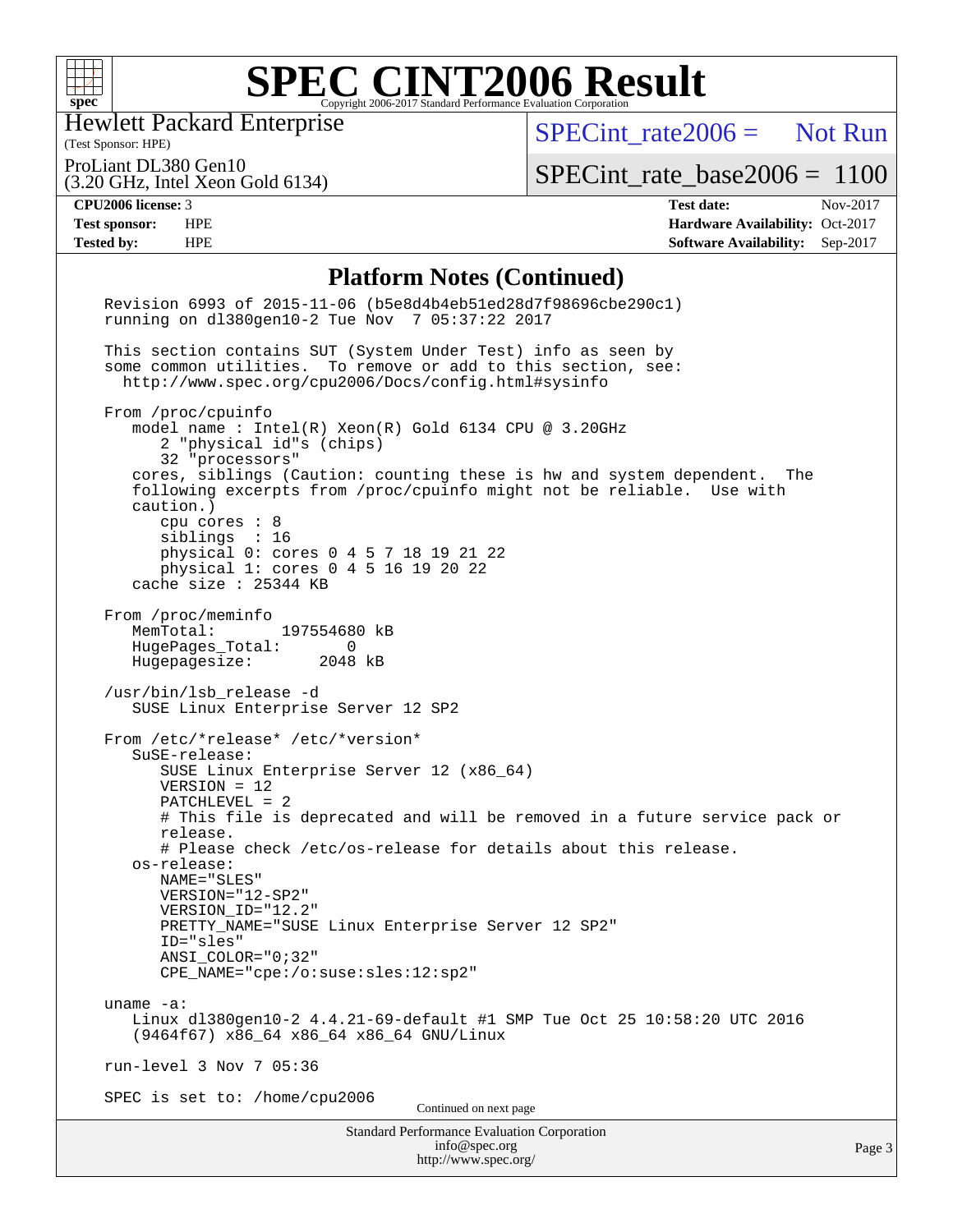

(Test Sponsor: HPE) Hewlett Packard Enterprise

 $SPECint rate2006 =$  Not Run

ProLiant DL380 Gen10

(3.20 GHz, Intel Xeon Gold 6134)

[SPECint\\_rate\\_base2006 =](http://www.spec.org/auto/cpu2006/Docs/result-fields.html#SPECintratebase2006) 1100

**[CPU2006 license:](http://www.spec.org/auto/cpu2006/Docs/result-fields.html#CPU2006license)** 3 **[Test date:](http://www.spec.org/auto/cpu2006/Docs/result-fields.html#Testdate)** Nov-2017 **[Test sponsor:](http://www.spec.org/auto/cpu2006/Docs/result-fields.html#Testsponsor)** HPE **[Hardware Availability:](http://www.spec.org/auto/cpu2006/Docs/result-fields.html#HardwareAvailability)** Oct-2017 **[Tested by:](http://www.spec.org/auto/cpu2006/Docs/result-fields.html#Testedby)** HPE **[Software Availability:](http://www.spec.org/auto/cpu2006/Docs/result-fields.html#SoftwareAvailability)** Sep-2017

#### **[Platform Notes \(Continued\)](http://www.spec.org/auto/cpu2006/Docs/result-fields.html#PlatformNotes)**

Filesystem Type Size Used Avail Use% Mounted on<br>
/dev/sda4 xfs 517G 69G 448G 14% /home 69G 448G 14% /home Additional information from dmidecode:

 Warning: Use caution when you interpret this section. The 'dmidecode' program reads system data which is "intended to allow hardware to be accurately determined", but the intent may not be met, as there are frequent changes to hardware, firmware, and the "DMTF SMBIOS" standard.

 BIOS HPE U30 09/29/2017 Memory: 24x UNKNOWN NOT AVAILABLE 8 GB 2 rank 2666 MHz

(End of data from sysinfo program)

#### **[General Notes](http://www.spec.org/auto/cpu2006/Docs/result-fields.html#GeneralNotes)**

Environment variables set by runspec before the start of the run: LD\_LIBRARY\_PATH = "/home/cpu2006/libs/32:/home/cpu2006/libs/64:/home/cpu2006/sh10.2"

 Binaries compiled on a system with 1x Intel Core i7-4790 CPU + 32GB RAM memory using Redhat Enterprise Linux 7.2

### **[Base Compiler Invocation](http://www.spec.org/auto/cpu2006/Docs/result-fields.html#BaseCompilerInvocation)**

[C benchmarks](http://www.spec.org/auto/cpu2006/Docs/result-fields.html#Cbenchmarks):

[icc -m32 -L/opt/intel/compilers\\_and\\_libraries\\_2018.0.082/linux/lib/ia32](http://www.spec.org/cpu2006/results/res2017q4/cpu2006-20171114-50732.flags.html#user_CCbase_intel_icc_355c401af4d5dc87e09103a6bbcae1c6)

[C++ benchmarks:](http://www.spec.org/auto/cpu2006/Docs/result-fields.html#CXXbenchmarks)

[icpc -m32 -L/opt/intel/compilers\\_and\\_libraries\\_2018.0.082/linux/lib/ia32](http://www.spec.org/cpu2006/results/res2017q4/cpu2006-20171114-50732.flags.html#user_CXXbase_intel_icpc_b34a6f497613b30bc6bf10051974f22f)

### **[Base Portability Flags](http://www.spec.org/auto/cpu2006/Docs/result-fields.html#BasePortabilityFlags)**

| 400.perlbench: -D_FILE_OFFSET_BITS=64 -DSPEC_CPU_LINUX_IA32 |
|-------------------------------------------------------------|
|                                                             |
|                                                             |
|                                                             |
|                                                             |
|                                                             |
|                                                             |
| 462.libquantum: -D_FILE_OFFSET_BITS=64 -DSPEC_CPU_LINUX     |
|                                                             |
|                                                             |
|                                                             |
| 483.xalancbmk: -D_FILE_OFFSET_BITS=64 -DSPEC_CPU_LINUX      |
|                                                             |

Standard Performance Evaluation Corporation [info@spec.org](mailto:info@spec.org) <http://www.spec.org/>